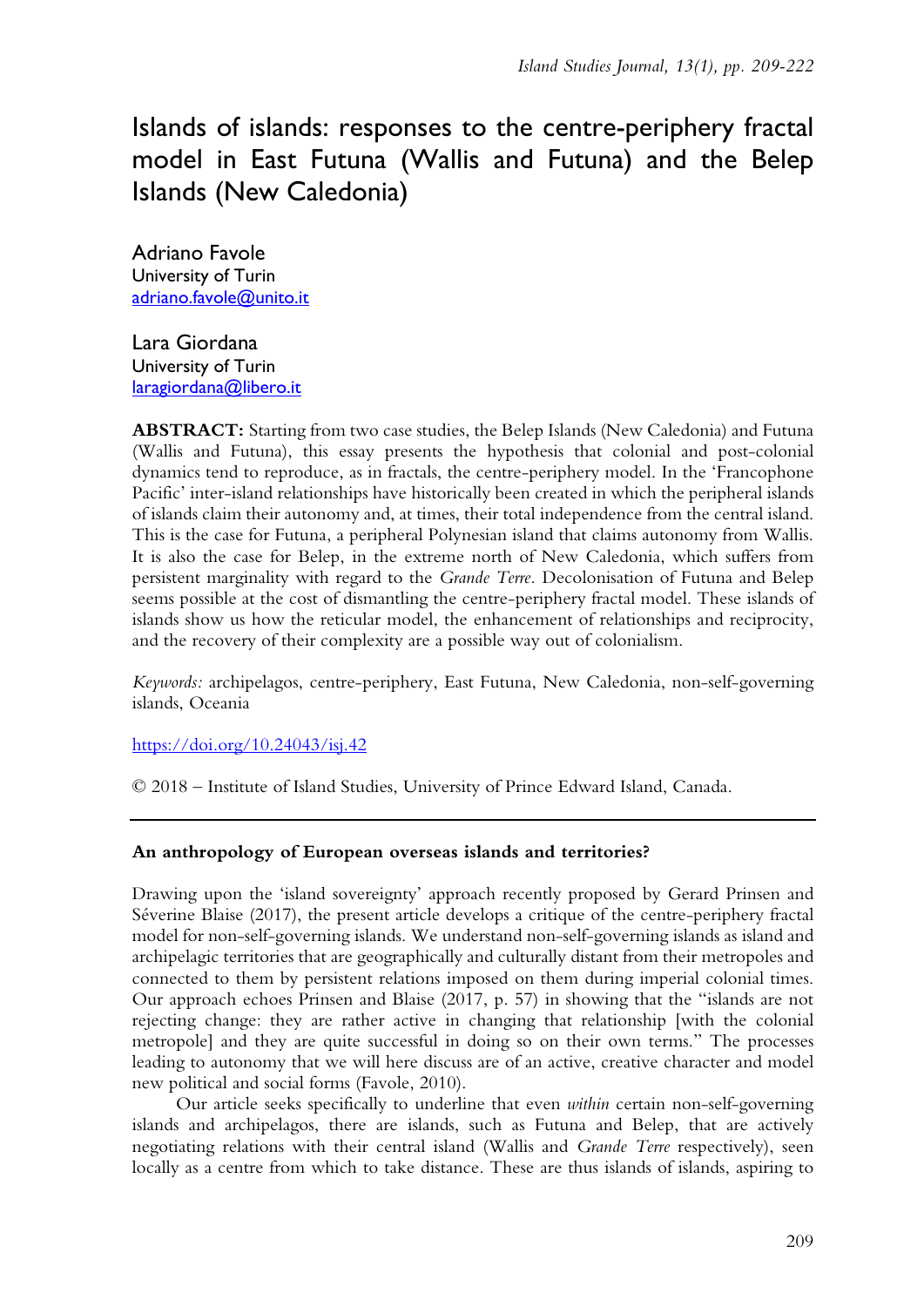shed the condition of being a hyper-periphery, being able to choose their own relations in autonomy, be it with other islands, other territories, or mainlands. The result, as in the case of Futuna, is a revindication of the peripheral island's autonomy from the central island and the maintenance, creation, or strengthening of a strong connection to the (distant) metropole.

Prinsen and Blaise (2017) set forth five mechanisms as typical characteristics of 'islandian sovereignty': (1) islands vote 'no' in independence referendums; (2) islands continuously negotiate constitutional exceptions; (3) islands get away with bending their metropoles' law or regulations; (4) islands manage public budgets whose shortfall in domestic revenues are complemented by significant financial transfers from the metropole; (5) islands can sign international treaties or agreements beneficial to them but uncomfortable for their metropole and/contrary to its interests. To these, we wish to add a sixth, the coherence of which must be verified through further comparative surveys. What we suggest is (6) the existence or aspiration to create reticular or archipelagic systems through the creation of migrant communities and through the activation of exchange networks that include other islands or areas, which can be near or not so near.

Our approach underlines the importance of local forms of leadership and socio-political organisation. As cultural anthropologists, we agree with Zachary Androus and Neyooxet Greymorning's (2016, p. 447) critique of sub-national island jurisdiction (SNIJ) literature that focuses "on economic factors to the exclusion of social, cultural and political aspects." In the Belep Islands, for example, we are dealing with a *chefferie* (chiefdom) founded in the middle of the 16th century. During the 19th century, this was transformed in accordance with the will of one of its *teamaa* (chief), with the influence of Catholic missionaries and under colonial administration. Restructured again in 2005, when the 21st *teamaa* was installed, it mirrors the present-day needs of Belema society, reintroducing complex ritual and political connections within and without the Belep Islands. The creativity that can be seen in the polyarchy of Futuna results from the island's position between two ancient Polynesian chiefdoms (still vibrant today), a Catholic mission, and recent French institutions. At the same time, the 'gift' and 'redistribution' economy has given these islands a creative form of local welfare state (Favole, 2008) in which the persistent subsistence economy based on horticulture coexists with the transfer of conspicuous funds from the metropole, initiating new 'articulations' (Clifford, 2001). We believe that the way in which local socio-political dynamics shape global and international currents that pass through these islands is of utmost importance. Our experience with participant observation and long-term and repeated fieldwork has led to us acknowledging the complexity of each individual case, which highlights the risk of using 'universal' economic and political indicators without a continuous and attentive consideration of local contexts. 'Deep knowledge' and 'thick description' of local cultures (Geertz, 1973) are necessary to "create the conditions for a symmetrical anthropology and to make possible the idea of knowledge that is both *situated* and *shared*" (Saillant et al., 2001, p. 27).

Within this theoretical and ethnographical framework, we find it particularly interesting that Futuna, Belep, and other non-self-governing islands are part of the so-called 'Overseas Europe', namely those islands and territories linked to individual continental European states, which are now (in EU bureaucratic lexicon) known as Overseas Countries and Territories (OCTs) and Outermost Regions (ORs). Over the past decades, these islands and territories have experienced influences not only from their respective metropoles but also from processes of European integration and dis-integration. The present paper in fact belongs to a wider research project concerning intercultural coexistence and statutory changes in European overseas territories, funded by the Department of Culture, Politics and Society at the University of Turin.

Starting from our lengthy field research on 'Francophone Oceania' (Futuna and New Caledonia) and more recent research carried out by Adriano Favole on Réunion Island, our theoretical and ethnographic perspectives now tend towards the development of a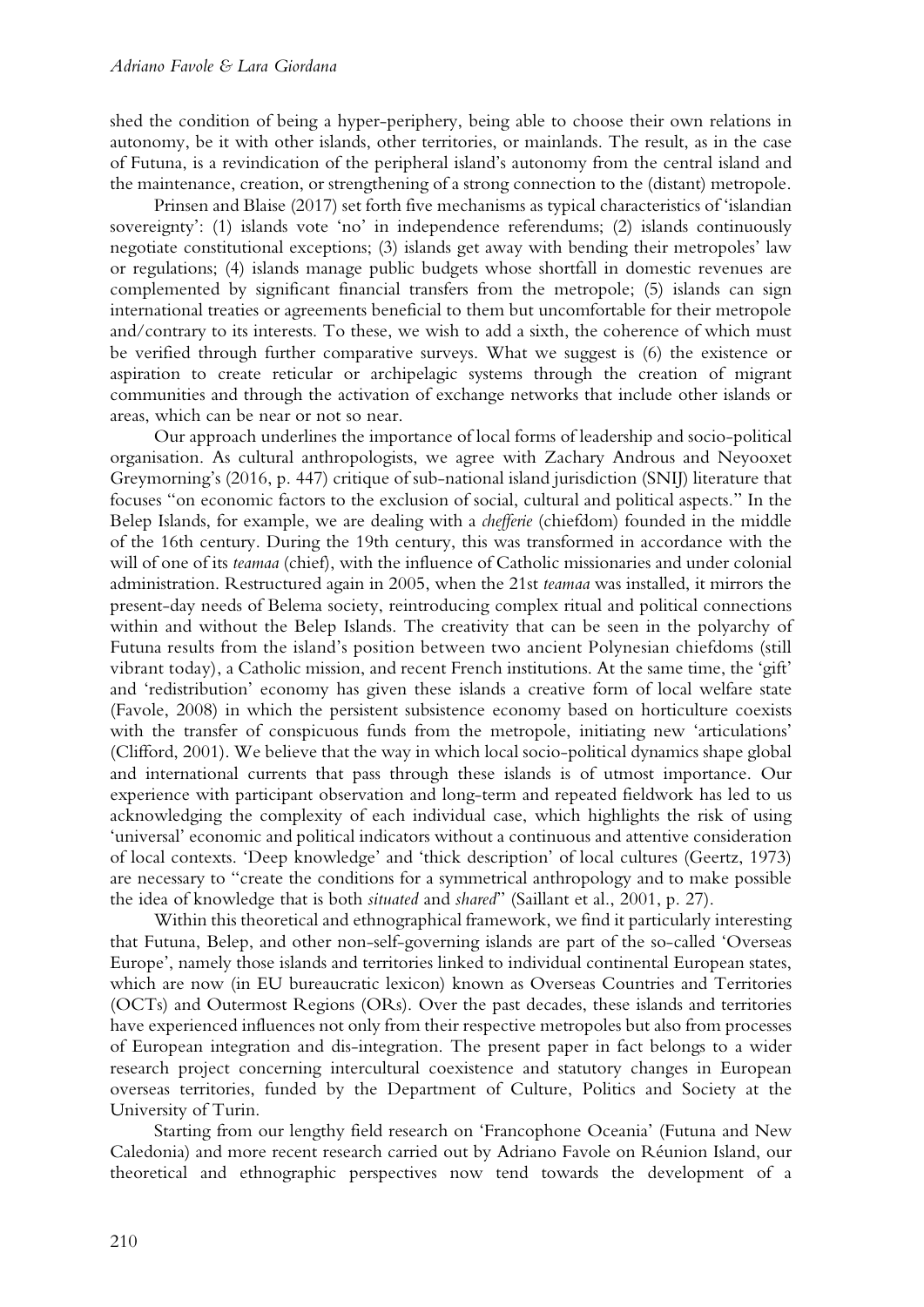comparative anthropological approach to the European 'overseas countries'. The notion of 'overseas' is obviously quite problematic and loaded with a colonial burden: apart from its institutional meaning in the ambit of the individual national sovereignties and the EU, it includes a number of islands and territories that are of heterogeneous ethno-cultural composition, are located in diverse regions, and have had divergent colonial and postcolonial experiences. Nonetheless, we feel that it is precisely the variety of the experiences of interethnic conflict and coexistence that make overseas territories an important area of study, offering a set of ethnographic examples useful for developing a discourse on the pluralism of European citizenship.

To simplify, we could say that, viewed from these peripheral islands of Europe, the notion of 'overseas' appears highly ambivalent, ethnocentric, ambiguous, and colonial. The prefix 'over-' in itself sounds 'remote', 'peripheral', if not 'exotic'. Yet it is true that during some historical periods there was a certain convergence between these heterogeneous areas. We refer, for example, to the considerable resonance of the nationalist uprisings of New Caledonia during the 1980s (Ghisoni et al., 1988), to the influence of the *créolité* ideology in the Caribbean and the Indian Ocean in the 1970s (Bernabé et al., 1989), and to the movements that have characterised the history of many islands, such as the strong presence of the community of Wallis and Futuna in New Caledonia and the tense relationship with local Kanak communities. The current exposure of OCTs and ORs to European integration policies is a further and unprecedented *trait-d'union* between the overseas territories, the effects of which have thus far been understudied (Adler-Nissen & Gad, 2013). Based on the model Wouter Veenendaal (2015) proposes for the Caribbean region, we feel it important to develop a comparative analysis of overseas Europe, relative not only to the political dynamics of European nations such as the United Kingdom, France, the Netherlands, Spain, and Portugal but also to the unprecedented relationship with Brussels and EU institutions.



**Figure 1:** Map of French-speaking Oceania. (© Adriano Favole, 2010)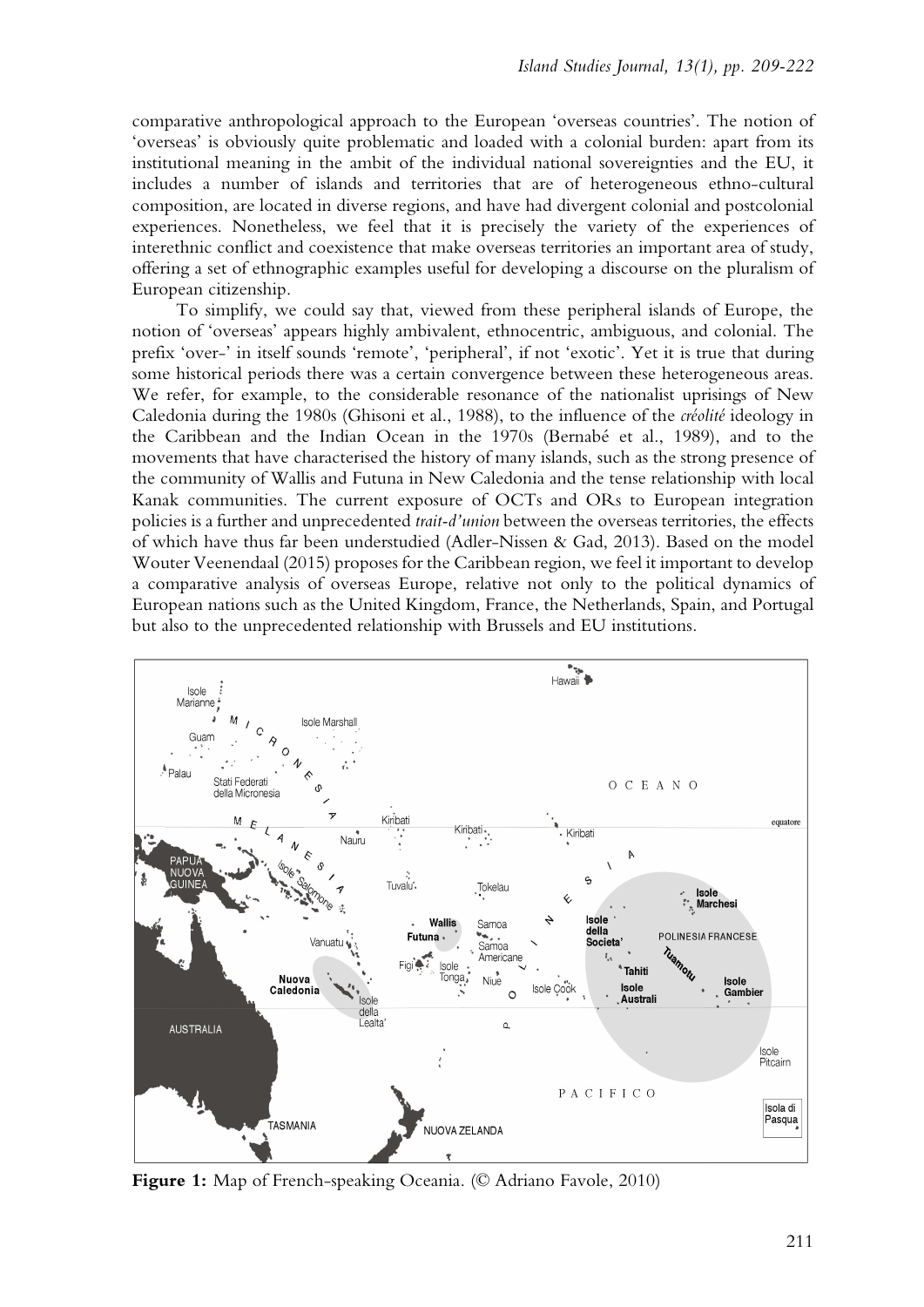# **Futuna: a hyper-periphery of Wallis**

Colonial and, more recently, post-colonial politics imposed a 'fractal model' upon islands' political and social organisation, one based on a centre-periphery axis. By 'fractal model', we refer to the replication, at different scales, of the same centre-periphery model of dependence that created actual islands-of-islands in many overseas territories. Today, some of these islandsof-islands are seeking to interrupt these dynamics, claiming autonomy from their central islands. Although we focus on the cases of Futuna and Belep, similar circumstances apply or have applied in recent history to many non-self-governing islands and small island states (e.g. Mayotte and Réunion, Mauritius and Rodriguez, St. Marteen and Curaçao). We take our point of departure from an event that Adriano Favole had the opportunity to investigate in 2006, when the two chiefdoms on the island of Futuna officially asked the French authorities for the constitution of a sub-prefecture.

Futuna is an island in Western Polynesia which, together with Wallis ('Uvea), form the *Collectivité d'outre-mer* (COM) of Wallis and Futuna (an OCT in EU terminology). Futuna currently has a population of approximately 3600 (INSEE, 2013): in the last ten years, there has been a considerable drop (18%) in the island's population due to a low birth rate and an intense migratory movement above all towards the Melanesian archipelago of New Caledonia. In 2009, over 20,000 natives of Wallis and Futuna were estimated to be living in New Caledonia, amounting to 8% of New Caledonia's population. Inhabited around 2700 years ago by an Austronesian-speaking people who made Lapita pottery, Futuna was 'discovered' by Dutch explorers in 1616. A stable European presence was only established in 1837, when Catholic missionaries from the Society of Mary (the Marist Brothers) arrived on the island: this event created the link between Wallis and Futuna (Angleviel, 1994). Quite by chance, the French missionaries settled on both islands, which soon became a French and Catholic enclave in a predominantly Anglophone and Protestant region (Tonga, Samoa, Fiji). A French protectorate from 1887 onwards, Futuna became part of the French overseas territories in 1961, following a referendum in which the local population voted by a large majority (more than 99%) for annexation by France (Roux, 1995). The Wallis and Futuna's political status has undergone no major changes since, unlike two other OCTs in the Pacific, New Caledonia and French Polynesia, which have acquired progressively more significant forms of autonomy (Lotti, 2010).

From a political standpoint, Futuna is an island in which traditional institutions (two *chefferie*s *à titre*, the chiefdoms of Sigave and Alo) coexist alongside French-style political institutions, resulting in a polyarchy characterised by a plurality of leaders and power centres (Favole, 2007). The two local chiefdoms (*pule'aga sau* in Futunan) are confederations of chiefs (*aliki*), divided into village chiefs (*aliki pule kolo)* and district chiefs (*aliki lasi*): the king (*Sau*) is the supreme authority, not in the sense of holding oligarchic and pyramidal power but as the 'symbol' of the chiefdom and the *trait-d'union* between the various leaders (Favole, 2000). The spatial extension of Futuna's two chiefdoms, each with their own *Sau*, coincide with the administrative districts created by the French and with the two Parishes set up by the Church. The two *Sau* are members of the Territorial Council. The supreme administrative authority of the territory is the Prefect (Futuna is the only OCT to have maintained this colonial-era post), who nominates his Delegate to Futuna. The Territorial Council is comprised of the Prefect, the Prefect's Delegate, the three *Sau* (the two kings of Futuna and the *Lavelua* of Wallis), and three members nominated by the Prefect. The Territory also has an Assembly consisting of 20 elected councillors (known as *les élus*), of whom thirteen are from Wallis and seven from Futuna (four from Alo and three from Sigave). Futuna is among the Polynesian islands to have maintained a traditional system of land management (Favole, 2014; Panoff, 1970): there is still no land register resembling that in Western countries.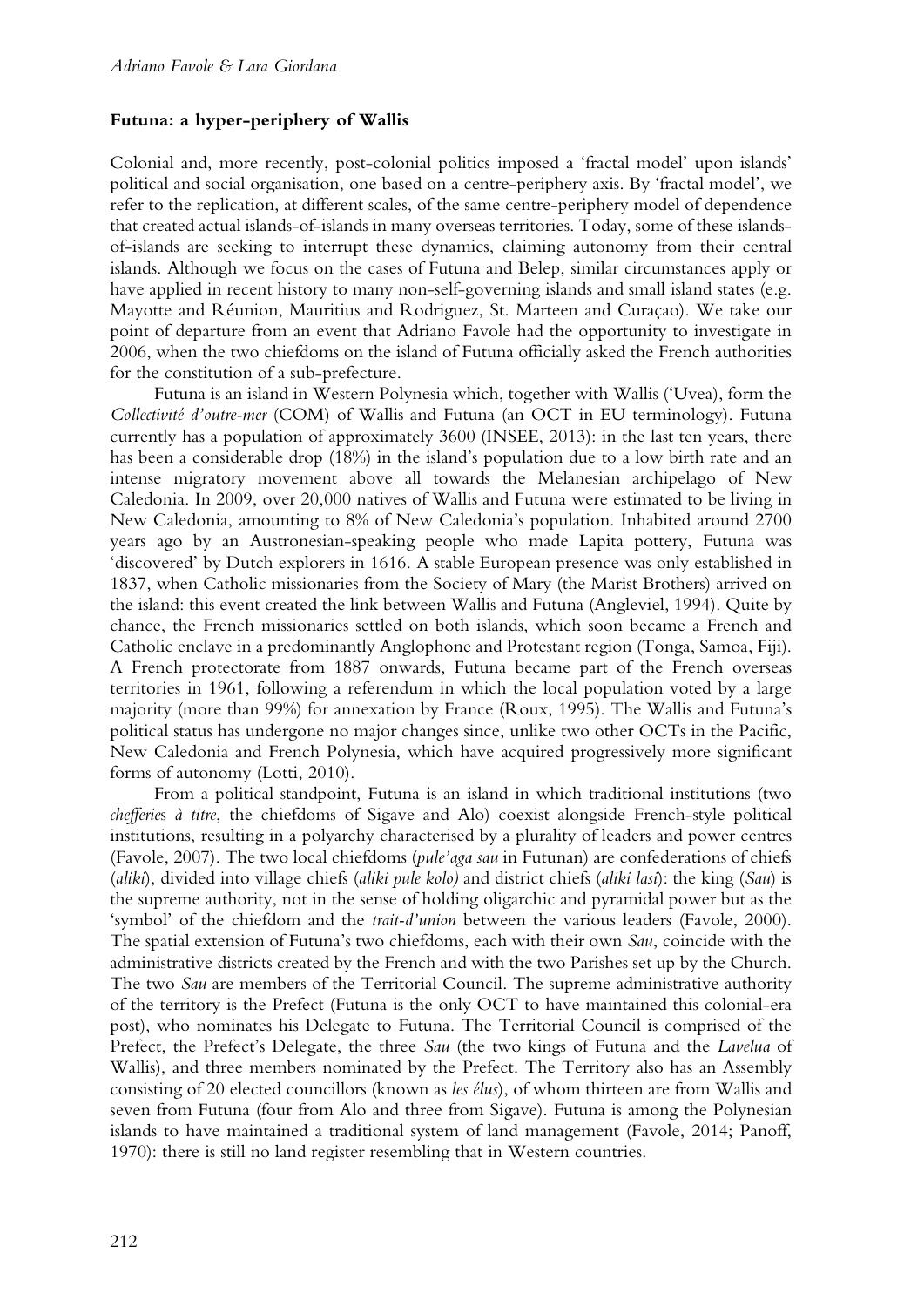Before the arrival of missionaries and before falling under French influence, Futuna maintained relations with Samoa, which is traditionally regarded as the place of origin of Futuna's first *Sau*, who introduced the concept of 'royalty' to the island (Burrows, 1936). Some families of chiefs say they come from Tuvalu, others from Tokelau, and yet others from Wallis. According to some elders who Adriano Favole was able to interview in the mid-1990s, in ancient times the people of Futuna often went to fish at Cikobia, an island in Fiji. It is said that a migratory wave from Cikobia led to the inhabitation of Tikopia, a Polynesian enclave in the Solomon Islands studied by the famous ethnologist Sir Raymond Firth. The peoples of Futuna and Tikopia speak two very similar Polynesian dialects, and reconstructions of Patrick Kirch (1994) suggest that they at one time shared an analogous ritual agricultural calendar.

Although it is now difficult to estimate the frequency of the journeys back and forth and the intercultural contacts, we can be certain that Futuna was by no means isolated in the past. In 1996, when Adriano Favole undertook his first fieldwork on the island, the Futunans who had just returned from their first participation at the Festival of Pacific Arts (Apia, Samoa) said they were astonished to have 'discovered' an island on which a completely comprehensible language was spoken. As the French presence increased, however, Futuna progressively became peripheral to a new centre, Wallis/'Uvea. The missionaries set up the headquarters of the Diocese and the Bishop's Palace on Wallis. When the Protectorate was founded at the end of the 19th century, Wallis had the right to host a French secular Commissioner, while the delegation to represent the French institutions (custody of the flag, postal service, poll tax collection) was entrusted to the head of the Catholic mission until 1956. With the creation of the Territory of Wallis and Futuna, the centre-periphery model was further strengthened. The Prefect took up residence on Wallis, and all heads of the various services (public works, culture, agriculture) lived on Wallis. Futuna was only home to their 'delegates'. Holding the majority in the Assembly, the island of Wallis claimed most of the funds destined for the territory. The only port capable of receiving large cargo ships is on Wallis, while the small port of Leava on Futuna is closed in rough seas. The international airport at which large planes can land, the bank, the shopping centres, and the car dealers are all based on Wallis. Once linked to Samoa and outside the orbit of the ancient Tongan empire (which conquered Wallis, imposing a member of the Tongan royal family as supreme head), Futuna is now dependent on the 'Tonganised' island of Wallis. Every year, Wallis is the destination for hundreds of Futunan children who, when they have completed their middle school studies, go to the senior high school and sixth form college on the 'rival island' (there are no secondary schools on Futuna).

When returning to Futuna for fieldwork in 2006, Adriano Favole came across a lively political discussion that pervaded many discourses of the traditional chiefs and of the *élus*  (Favole, 2007). During a recent journey to France in which they had met President Jacques Chirac, a delegation of Futunan chiefs had officially asked for the creation of a sub-prefecture on the island, receiving the general approval of the President. It was, according to Favole's interlocutors, a first step towards the creation of the *Collectivité d'outre-mer* of Futuna. The sub-prefect, unlike the Delegate of the Prefect, would be nominated directly by Paris, without passing through the rival 'centre' of Wallis. The difference may appear subtle, but it would open up a new scenario, in which supreme administrative authority would be disentangled from the rival island. Although this measure, repeatedly announced by the French authorities, would never be put into practice, it is a symbol of the widespread intolerance that the Futunans show towards the people of Wallis. Generally speaking, Futunans desire the subprefecture in order to claim a direct—rather than mediated—bond with France.

In common with many other non-self-governing islands (Princen & Blaise, 2017), Futuna held a referendum (1959) in which the island (like Wallis) voted by a large majority for full annexation by France and access to French citizenship, thus leaving behind the Protectorship period. Futuna, referring to the second identification criteria by Prinsen and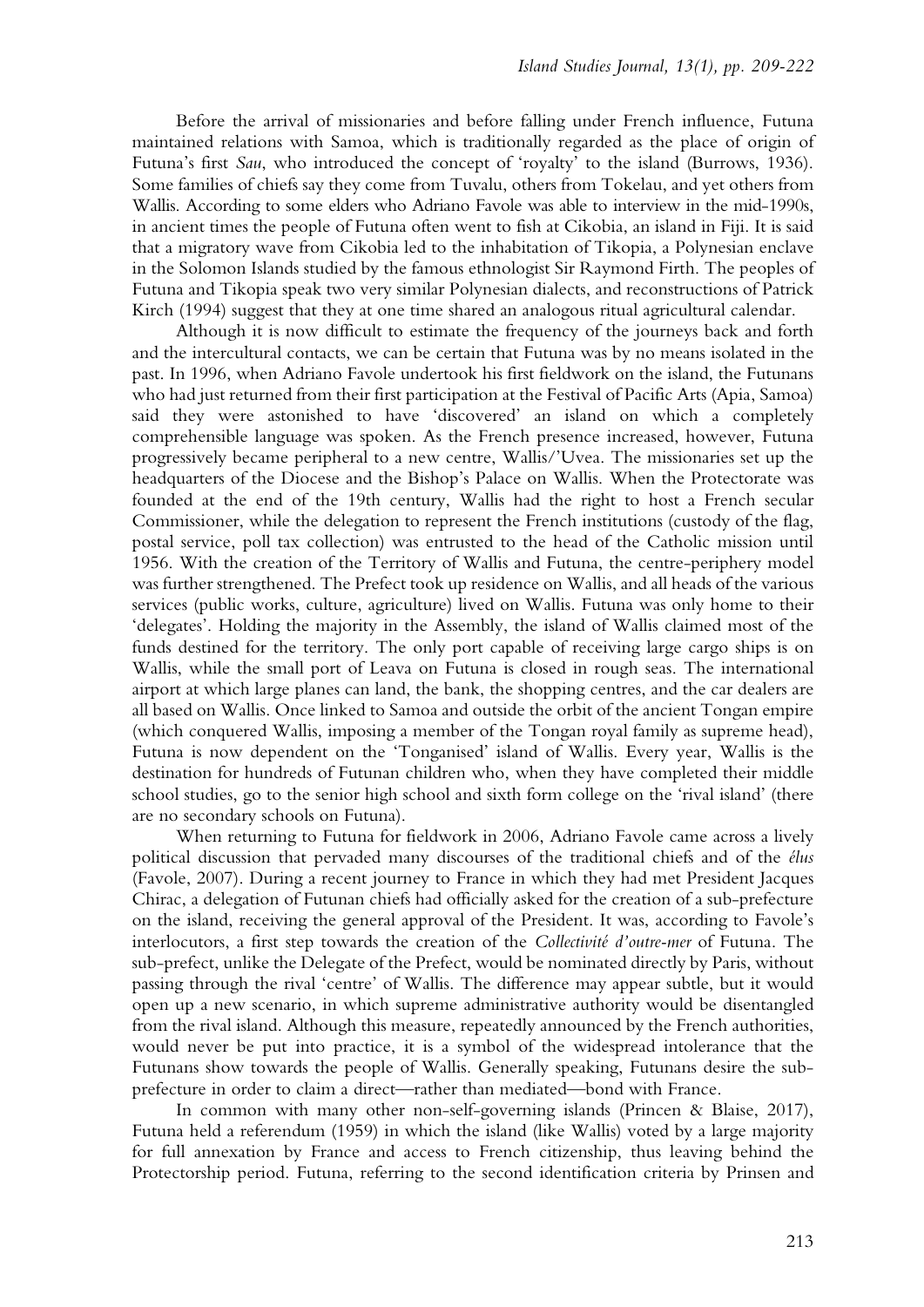Blaise as an 'islandian sovereignty' trait, also negotiated constitutional exceptions when a constitutional change became necessary in order to recognise the status archipelago's three *Sau* (kings) within the *République*. Wallis and Futuna also benefit from remarkable exceptions to metropolitan laws, such as the public financing of Catholic schools (to which the state has granted a monopoly for primary education) and denial of genuine religious plurality. In the early 1990s, the two *chefferies* on Futuna declared the Evangelical religion, introduced to the island by a few Futunans returning from university studies in Lyon, as inadmissible. The traditional chieftains went so far as to dismiss some nurses from the hospital in Kaleveleve who had converted to Evangelicalism. In retaliation, for a number of years, the Evangelicals did not participate in the redistributive ceremonies of the *katoaga* or drink the traditional Polynesian beverage (*kava*), which to this day represent important social activities, with the act of sharing being considered a demonstration of loyalty to the traditional leaders.

On Futuna, as in the 'paradigm' explained by Prinsen and Blaise (2017), local authorities are constantly negotiating with the metropole, whose financial transfers constitute the entire budget of an island that produces no goods for export. It must, however, be noted that Futuna's economy is far from passive and entirely dependent. Horticulture (taro, yam, manioc), pig breeding, fishing, the building of traditional homes (*fale*) with local materials, and other economic activities are flourishing and help guarantee life on the island as well as grant those who return after time away the possibility of satisfying their basic needs. Futuna can in a sense be regarded as following the MIRAB model (Bertram & Watters, 1985), with overseas 'remittances' possessing a special status in this case due to the importance of relationships of exchange and gift giving between those who live on the island and those who do not. Gifts of money that migrant communities send to inhabitants of Futuna during redistributive ceremonies (*kataoga*) enter the ample circuits of reciprocity through which the people who live on Futuna guarantee maintenance of the land of extended families (*kutuga*), to which migrants can later (often at retirement) return.

The traditional authorities and the *élus* on Futuna have encouraged commercial agreements with the Fiji and New Zealand on a number of occasions: in 2006, for example some Futunans bought cars from New Zealand, refusing to pay the tax that is levied on the introduction of non-French goods. The Delegate of the time contested the purchase on the basis of safety rules that would stop people driving a right wheel drive car on the island. To Prinsen and Blaise's five criteria we would add, in Futuna's case, the contestation of the centre-periphery dynamic that links the island to its 'rival' Wallis. The negotiation of autonomy based on a direct link with Paris is reinforced by the conviction that the large migrant community living in New Caledonia and the growing community of Futunans living in France (above all in Paris and the Côte d'Azur) today form a Futunan 'archipelago' that can offer assistance in the event of natural calamities (earthquakes and cyclones) and help the community that lives permanently on the island. This is in addition to the support Futuna receives from the metropole and the conspicuous funding coming from the EU. The 1959 vote by Futunans to join France was without a doubt prompted in part by the possibility of receiving assistance in post-cyclone periods.

The case of Futuna is symbolic because the fractal centre-periphery model can easily be applied on the micro-level as well. The relationship between the island's two chiefdoms (Sigave and Alo) in fact also reproduces the centre-periphery model. As we will see for Belep, the missionary presence had a strong influence on Futuna's dwelling pattern: the nearby island Alofi lost its population quickly and is today used exclusively for horticulture. The northern coast of Tu'a lost part of its population, too. The population concentrated on the southern coast where the mission's churches and schools were built. The presence of the missionaries led to a stabilisation of the borders between the two parts of the island and the 'doubling' of the royalty (which consisted of the right to nominate a *Sau* or paramount chief). In fact, ever since the missionaries arrived, Alo and Sigave have been two rival halves, battling furiously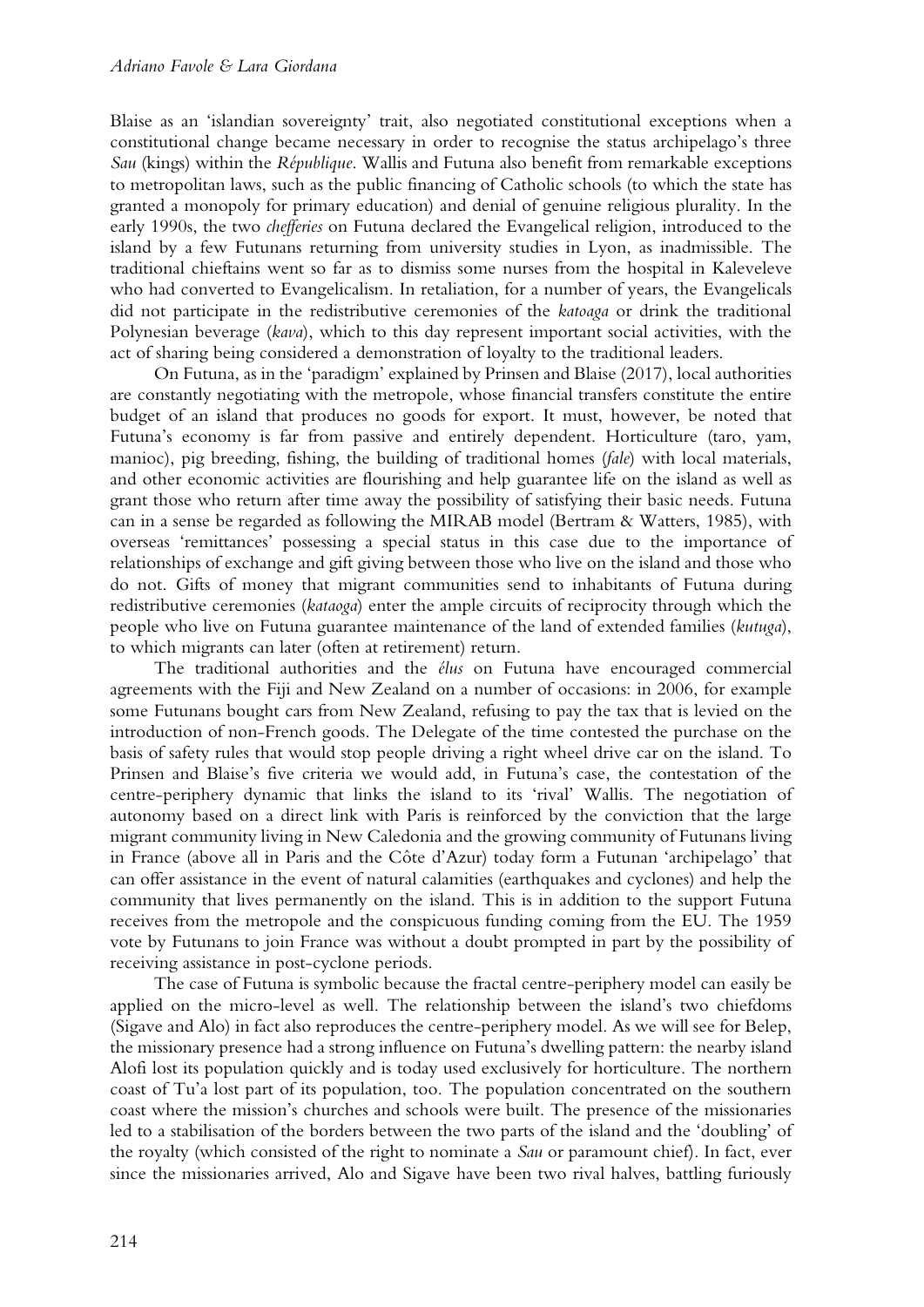for the right to nominate the *Fakavelikele*, the 'title' that designates the supreme position on the island (Favole, 2000). While the first missionary, Pierre Chanel, initially went to live in Alo, it was Sigave that benefitted most from the increasing western presence. The first harbour installation was constructed in Leava, and it was in this village of Sigave that the French delegation established its headquarters when the Territory was constituted. Nowadays, Leava is home to the only hotel on the island, a couple of restaurants, a travel agency, and the port. Some islanders describe Sigave using hegemonic concepts such as the 'modern' and 'developed', as in which, for example, young people can spend the evening at a discotheque. Alo is the 'traditional' and somewhat 'backward' kingdom, where the chiefs forbid restaurants, discotheques, and consumption of alcohol on the weekend. Mass is held at 05:30 at Alo's cathedral but has been moved to more 'modern' hours in Sigave. Overall, Alo is the hyperperiphery of Sigave, of Wallis, of New Caledonia, and of the distant metropole—a sort of island of marginality to the n<sup>th</sup> power!

### **Belep: a story of isolation**

The Belep Islands are an archipelago of small islands situated in the northwest of New Caledonia. Belep consists of Art Island (*Aar*), Pott Island (*Phwoc*), and smaller islets. The Belep Islands represent the extreme northern extension of the *Grande Terre* (as the central island of this Melanesian archipelago is known) and are the most distant destination from the capital Nouméa, which is about 500 km away.

There is only one permanently inhabited site in the Belep Islands, where all services are concentrated and where the entire population lives. This is Waala, the village situated in the bay of the same name, on the western coast of Art Island. The village is traversed by a tarmacked road and has a water supply, electricity, and telephone lines. There is the mayor's office, a post office, a doctor's surgery, infant and elementary schools, a football pitch, a volleyball court, two or three shops, a petrol station, the office of the *chefferie* (chiefdom), and a church. There is a jetty where the catamaran and small merchant ships that link the archipelago with the *Grande Terre* can moor, and a few kilometres away, there is a small airfield.

The Belep Islands' soil is ferralitic and thus unsuitable for cultivation. The coasts of Art and Pott, the two major islands, are scattered with bays and inlets, called *nana pwang* in the local language (*pulu Belep*). In the *nana pwang,* alluvial deposits enrich the reddish soil, making possible the horticulture that is so important for oceanic peoples (Barrau, 1956; Gourou, 1948; Haudricourt, 1962). In the bays stand the mounds in which the yams (*Dioscorea sp.*) are grown. The Kanak societies of New Caledonia are described by André Georges Haudricourt as the "civilisations of the yam" (Haudricourt, 1964), which is considered a sacred plant.

The yam drives Belep's agricultural calendar, marking the rhythm of work in the fields, and consequently determining the presence of the Belema people (the inhabitants of the Belep Islands) in the bays. In fact, alongside the fields stand the houses seasonally occupied by families in accordance with the production cycle of the crops. In particular, the bays are inhabited continuously during the holidays after the school year, while for the rest of the year the population remains in Waala village, which in turn empties out during the holidays.

The village was founded more than 150 years ago as a result of the combination of two projects: the political project of Wahoulo Chahup II, an enterprising local chief, and the religious project of three French missionaries from the Society of Mary. In 1855, Wahoulo Chahup II spent a few months at La Conception, a Catholic mission created that same year near Port-de-France, now Nouméa. It was a compulsory staging post for all Marists who arrived from France and for over 20 years La Conception was a 'hatchery' for missionaries and catechists sent to open the majority of the missions in New Caledonia and other French colonies in the Pacific (Brou, 1982). Wahoulo insisted with great determination that a group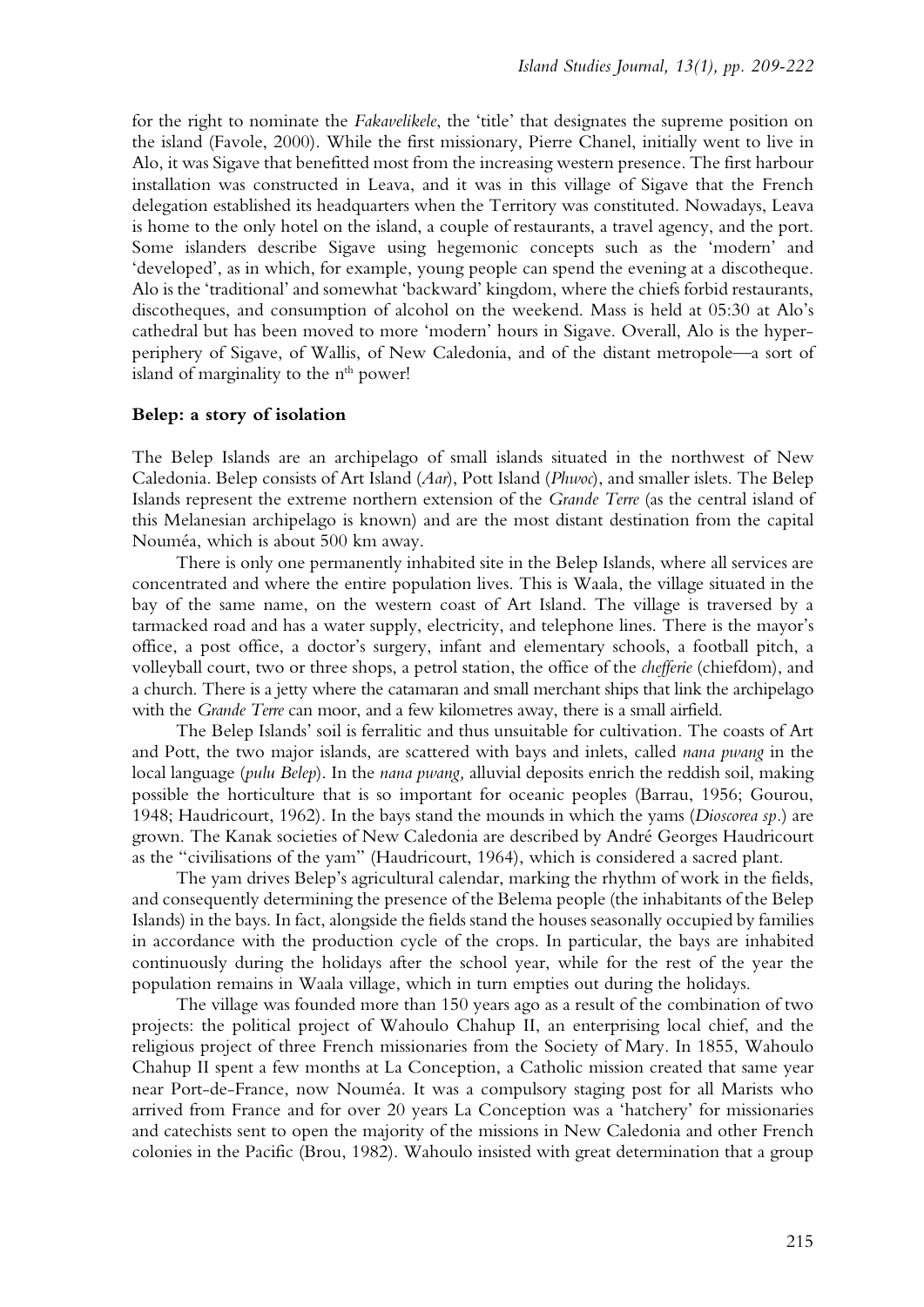of missionaries accompany him to Aar when he returned at the start of 1856 to become the new *teâmaa* (Dubois, 1985; Lambert, 1855-1875).

Composed of the word *teâ* ('the first-born, the chief') and the suffix maa, which indicates 'the group', the term *teâmaa* is translated into French by the expression of colonial origin *grand chef* ('big chief'). The chain of command implied by the term *grand chef* only occasionally characterises the figure of the *teâmaa*, yet the strengthening of the *teâmaa*'s political authority was partly the work of the colonial system and partly due to the enterprise of a number of chiefs from the north of New Caledonia, including Wahoulo Chahup II himself (Douglas, 1972).

The chief ordered the Belema to convert to Christianity as proof of acceptance of his authority, which he also extended through violence to the island of Phwoc (previously a separate political unit from Aar). The plan for political dominance enacted by Wahoulo and the Marist missionaries required unification of the population within a single central settlement. In fact, at the time, the Belema lived in small communities scattered along the coasts—the same sites where seasonal cultivation is located today.

The bay of Waala, the most sheltered on Aar, was chosen as the site for the mission, and the *teâmaa* transferred the chiefdom's headquarters (*kavebu*) there. The *teâmaa*'s political ambitions matched those of the missionaries, who sought to implement a 'reduction' on Aar (Dubois, 1985), in accordance with the population concentration model of the *reducciones* instituted by the Jesuits centuries earlier in South America, then still considered an exemplar of 'evangelical efficacy' (Laux, 2000). Bringing the Belema together around the mission buildings seemed to be the only way of ensuring that children went to school and that everyone took part in catechism and the liturgy.

The processes of production and distribution of symbolic and material resources were likewise centralised, and the *teâmaa*'s social role and political power were redefined to the detriment of complementary figures, such as those of the *kawu pwemwa* ('masters of the land'). Wahoulo Chahup II, who took the name of Amabili Wahoulo when baptised, did not hesitate to destroy objects, buildings, cultivations, and entire settlements to overcome resistance to the central settlement. Within a couple of years, all the inhabitants of Aar had abandoned the scattered settlements and moved to Waala.

A few years later, the *teâmaa* and the missionaries replicated this same population, power, and resource concentration scheme on Phwoc, the northernmost island (Gilibert, 2007). Nevertheless, in 1874, the Poyama were forced to abandon the 'reduction' of Phwoc, and after having suffered from periodic epidemics, the island's inhabitants moved to Waala. A French settler took up residence on Phwoc shortly thereafter, and the Belema lost all rights to the island a few years later. It was only in 2010 that some clans were able to reclaim their lands.

Over the past 150 years, the history of the Belep Islands has been characterised by a dual process: while the creation of the central settlement facilitated internal centralisation, it also produced the progressive marginalisation of the small archipelago relative to the rest of New Caledonia. In effect, all the projects for economic development—those attempted by the missionaries and those of the colonial administration—depended on the disruption of local and regional relationships. The Marist Brothers soon founded a sort of theocracy (Devambez, 1989), which translated into the strict control exercised by the missionaries over interactions with the outside world. They presented themselves as the sole interlocutors of the colonial administration and managed relations with the colonists and with the European merchants and sailors, who were mainly interested in copra and fishing for sea cucumbers. Moreover, the new religious groups redirected the traditional relationships between the Kanak communities of northern New Caledonia (Dubois, 1985), leading to the suspension of political relations, marriages, and rituals with groups that had converted to Protestantism.

The reduction in relationships with the outside world led to an increase in Belep's isolation. On other islands, such as the Polynesian islands—including Wallis and Futuna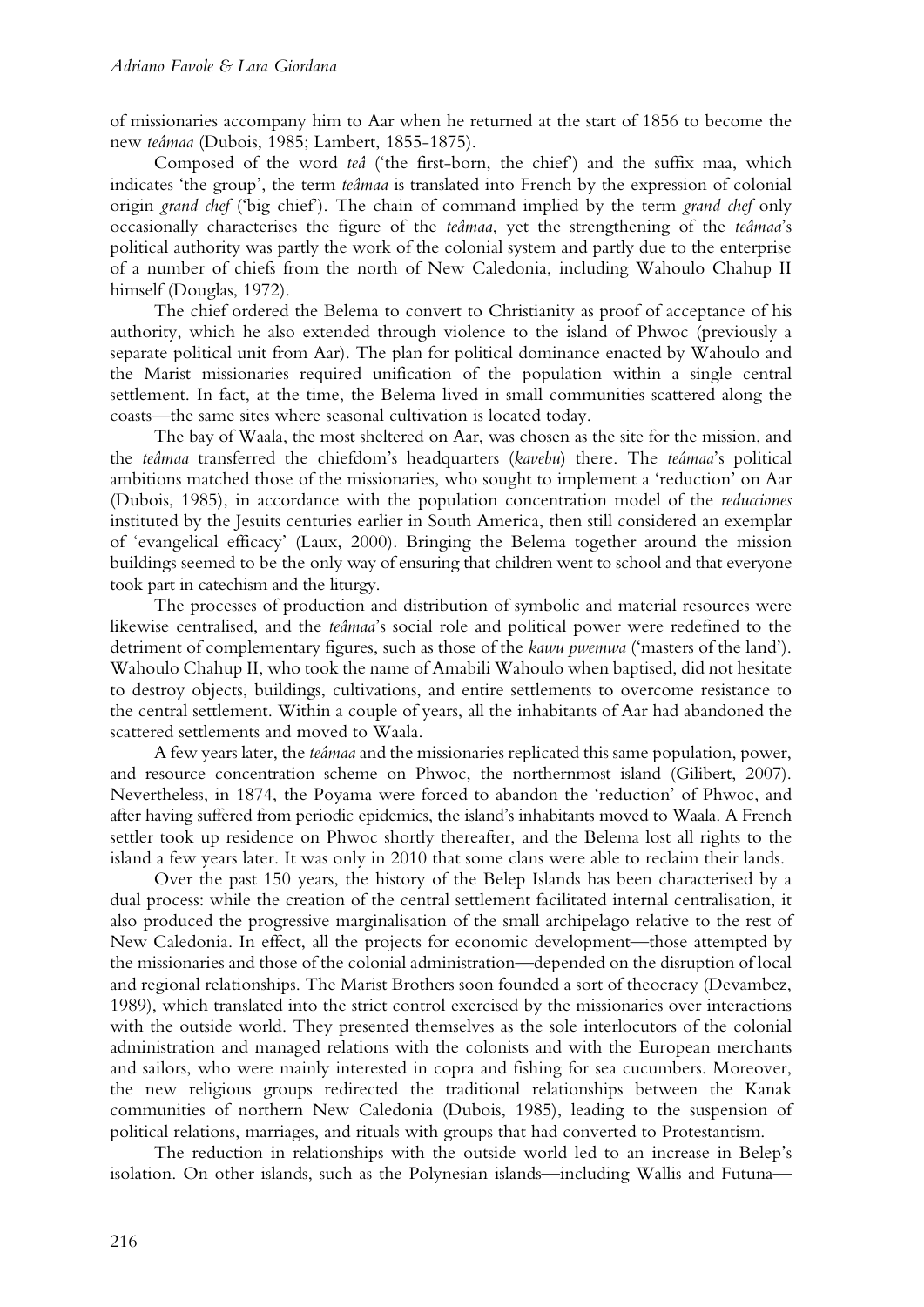studied by Claire Laux (2000), insularity initially hindered Catholic missionaries' efforts, but as time passed, the situation was reversed in favour of the creation of 'genuine Catholic theocracies', as some observers designated them, ignoring indigenous agency. In contrast, the opposite occurred in Belep, and the characteristics that had initially contributed to the mission's success ultimately became unfavourable. The low population level, which had halved since the arrival of the missionaries, together with the distance from the *Grande Terre* and logistic difficulties, forced the Marists to abandon Waala in 1876. Nonetheless, Belep's isolation—precisely what drove the missionaries away—attracted the interest of the colonial administration: like the Isle of Pines at the southern tip of New Caledonia, Belep was so great a distance from the *Grande Terre* as to be ideal as a prison colony for 'undesirables'.

An initial project to create a prison camp for France's *communards* (supporters of the Paris Commune) failed swiftly, but the opportunity presented itself once again when the Kanak revolted on the *Grande Terre* in 1878. Over 300 men, women, and children, especially from the region of Bourail, were deported to Aar and, in part, to Phwoc. Their arrival forced the missionaries to return, not only in an attempt to protect the Belema, now converted to Catholicism, from the dangerous influence of the 'pagan' rebels, but also in the hope of converting the new arrivals by integrating them with the archipelago's existing inhabitants. To this end, the Belema, who had returned to their lands during the missionaries' absence, were once again concentrated in Waala. In 1881, the population, which had suddenly increased, seemed condemned to famine due to the lack of land suitable for cultivation. Two years later, as soon as they were offered the opportunity to leave Belep, the majority of the exiles departed, but those who remained were integrated in the Belema society through adoption and marriage.

In 1892, the island of Aar was requisitioned as the site of a leper colony, destined to house the sick from all over New Caledonia (Devambez, 1989). The Belema strongly opposed the island's evacuation, but their efforts were in vain. The leper colony was established, and the original population was transferred to Balade, where they lived in poverty for seven years (Dubois, 1985). Once again, the distance from the *Grande Terre* made supplying the island too onerous, and in May 1898, the leper colony was closed. Leprosy spread amongst the Belema, who immediately returned to the island after the hospital's closure.

To return to the fractal model, it may be useful to recall that, at the dawn of its colonial history, New Caledonia itself was a penal colony. When not filled with 'social refuse' rejected by the centre, the colonial administration regarded Belep simply as a collection of islands that should be cleared of its population. The colonial government, like the missionaries on many occasions, repeatedly sought to remove the Belema from the archipelago: it would be more useful and convenient to evacuate these islands than to maintain them since they did not offer sufficient resources for independent development along colonially imagined lines (Devambez, 1989).

This situation was associated with a paradoxical demographic situation. The periods of high mortality, caused by epidemics, were followed by phases of overpopulation, linked to sudden increases in the number of inhabitants. The already scarce agricultural areas were further reduced by the presence of French settlers, making it difficult to feed the population, which although limited, was disproportionate to the yield of an increasingly restricted territory. In fact, it was only in the early 1940s that the Belema began to overcome the cycle of illness and population decline. It was even necessary to repair the schools, to house the increasing number of children, and extend the church, which was finally crowded with worshippers (Dubois, 1985).

The history of reception and exile, complementary dynamics that contributed equally to the evolution of the Kanak societies (Naepels, 2013), continued until recent times. In the 1970s, for example, increasingly bitter conflicts over land rights broke into riots that devastated Waala. About 100 young people left Belep to settle on the *Grande Terre*,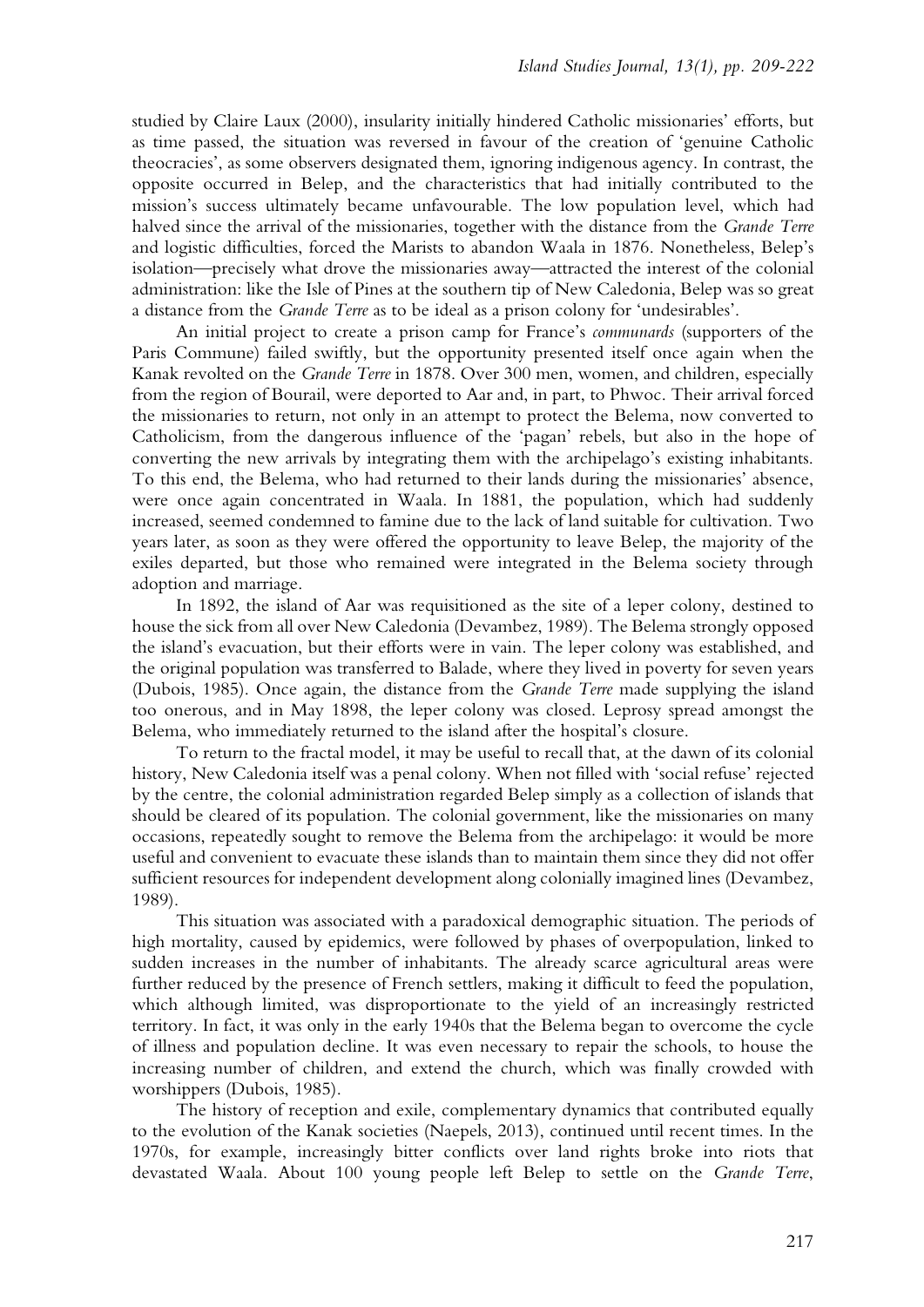particularly in Nouméa. Later, in the 1980s, there was a second wave of violence and another considerable departure, with an even greater number of Belema moving to the suburbs of Nouméa. The exodus from Belep to New Caledonia's main city has increased since 1996. Today, an allotment on the edge of Nouméa is called Les Jardins de Belep (Belep's gardens) and maintains close social, economic, and political relations with the village of Waala. At a ritual level, the centre-periphery logic is reversed, since Waala represents the ritual centre, and Nouméa is the periphery. This becomes evident every time a funeral or wedding is celebrated in Waala: a delegation sets out from Les Jardins de Belep to reach the village and participate through gifts and money gathered by the small community of emigrants.

Belep continues to be considered by its inhabitants, and described from outside, as peripheral, marginalised, and even isolated and backward, above all due to transportation difficulties. Once again, however, this is not for geographical reasons alone but is also a result of relatively recent historical factors.

Many Belema men have worked for long periods on merchant ships and big fishing boats because even today the Belema are considered good navigators and sailors. Previously, first with dugout canoes and later with cutters, propelled by oar and sail, the Belema sailed against the currents to Nouméa or to the atolls of Entrecasteaux, over 100 km northwest of Phwoc. The men went there, above all in December, to catch sea turtles for ceremonial meals, risking a dangerous journey that was never undertaken by just one boat. These activities involved crossing the Grand Passage and then navigation in the open ocean, without the protection of the coral reef. To return, it was necessary to wait for a favourable wind and hope that there was a sufficient supply of drinking water. The final such expedition to the island of Surprise occurred in 1991. Today, the sailing boats have been replaced by small motor boats, mainly bought by professional fishermen with help from the Northern Province, and a similar journey has become impractical because fuel is too expensive for such a long voyage. Moreover, the possibility of reaching the *Grande Terre* is enormously limited. Waala and Koumac are linked by plane and catamaran twice a week, but these services are cancelled during bad weather. The only way to move (a few) people and (small quantities of) goods is thus on small fishing boats, which can only make the trip to the *Grande Terre* at great risk.

'*Désenclavemen*t' (opening up) is the keyword of every political speech expressed in Belep or concerning Belep and has quickly entered everyday language. The end of the isolation for which everyone longs refers not only to relationships with the other islands of New Caledonia but also to the interior of the small archipelago. Above all, it involves an attempt to revive ancient connections with ancestral lands, located in the bays of Aar and Phwoc, which were weakened by the creation of the central settlement of Waala.

Collective life in Waala is still organised around the chiefdom and the church: the two institutions that created the village continue to support its cohesion and regularly organise forms of cooperation between groups. The village is also characterised by a dense and lively associative fabric that is undeniably encouraged by proximity. Nevertheless, many Belema feel that this close proximity is excessive, at times unbearable. Both young and old dream of escape from the overcrowded centre and a return to life in their lands of origin, a desire that is fostered by community projects to develop permanent settlements in the cultivated bays (Giordana, 2014a, 2014b).

For many years, Belep was seen as an archipelago lacking resources and with precarious ecological equilibrium, attracting the interest of missionaries, colonial administrators, various merchants, and a few settlers who sought to set up businesses mainly destined to fail due to an insularity that was initially profitable yet increasingly transformed into isolation. The population concentration policy, like all colonial projects in Belep, resulted in a reduction of relationships. This was partly deliberate, a means of distancing the Belema from 'negative' influence and possible interference, but the reduction of relationships was also an undesired effect of the high mortality rate: the number of people was reduced, the groups were reduced,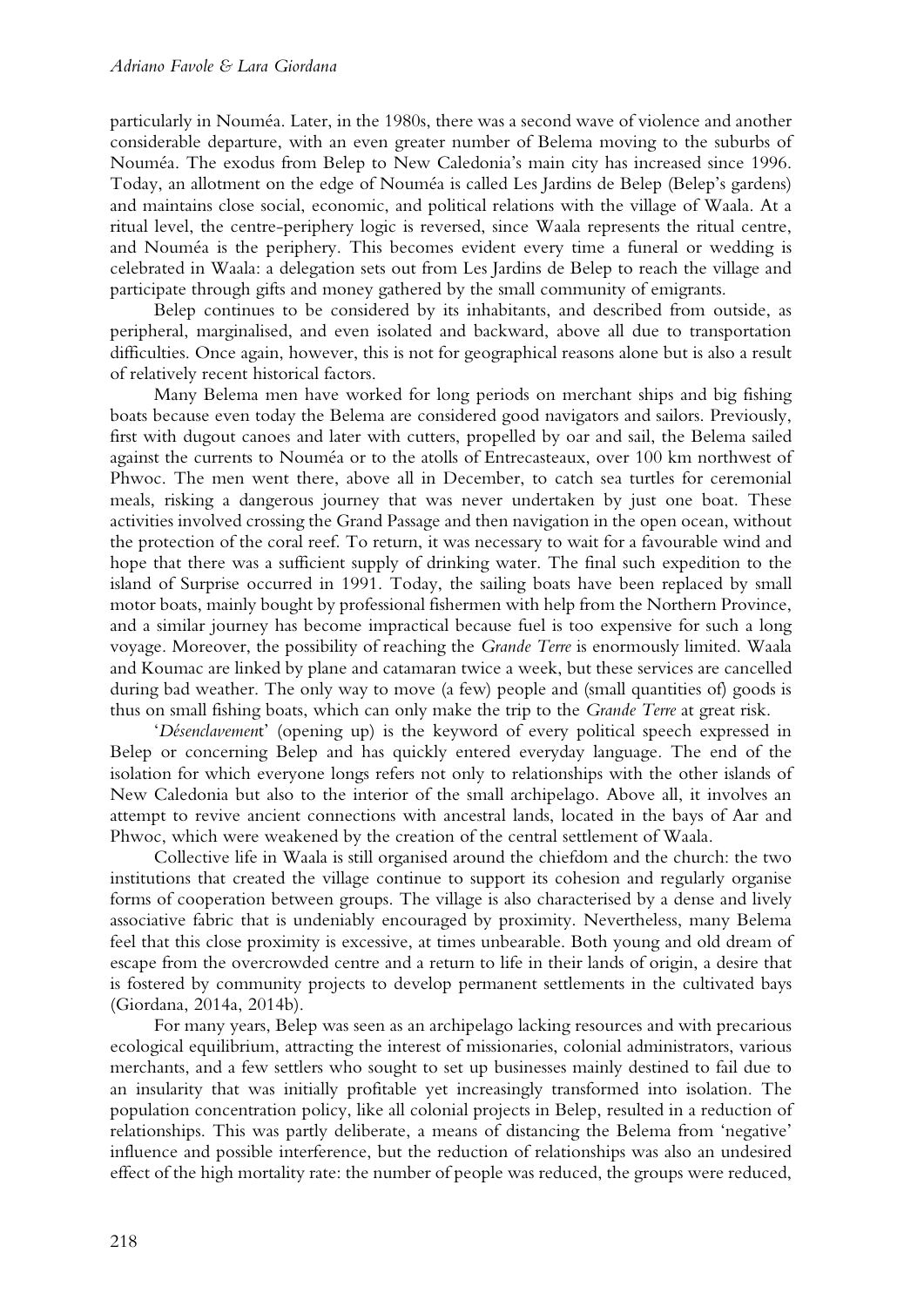the islands were reduced, the places and their meanings were reduced (including ancestors and non-human inhabitants). During the second half of the 19th century, entire clans in Belep disappeared, others were adopted, cultivated lands dwindled, relationships with other societies to the north were devastated, and those with Europeans were limited. Later, recognition of the economic and ecological precariousness and fragility of the islands and their inhabitants led to the abandonment of efforts to 'develop' them.

The missionary and colonial projects failed in their attempts to make Belep selfsufficient; however, the causes of this failure were not insularity and lack of natural resources *per se*. They were rather the isolation and reduction of the main resource of the Belema: the possibility to access others. These islands could never be self-sufficient because no island or society ever is. Instead, every island is in relation—in interdependence with—other islands, with other lands.

#### **Conclusions: from centre-periphery logic to an archipelago logic**

The islands of Futuna and Belep are similar inasmuch as colonisation transformed them into peripheries, into islands of islands. Futuna and Belep are now using different methods, however, in their efforts to uproot this centre-periphery logic and its dynamics. In Futuna's case, a request for autonomy from the central island Wallis is strongly advanced, with Futunans requesting a direct link with the metropole and the EU. In the case of Belep, the perception of isolation and the desire to escape it leads to an emphasis on reviving the complex relations between islands and their interiors. In both cases, a new configuration is emerging or re-emerging: a reticular archipelagic logic counteracts the fractal and colonial centreperiphery logic. Recent work in island studies has considered archipelagic relationships as an alternative to mainland-centric perspectives (Pugh, 2013; Roberts & Stephens, 2017; Stratford et al., 2011). Archipelagos are by no means 'natural' things but are products of human agency. The archipelagic logic is creative and expansive, and thanks to this, relationships grow. The islands are then considered to be on the same plane as faraway lands, which can also become integral parts of the archipelago.

Recently, European funds have financed the widening of the runway at Futuna's airport and the installation of solar panels on Alofi, where there is no electrical system and where people care for their crops and gardens. The construction of a port at which ships can find harbour in bad weather is also planned with European funding. Futuna's 'archipelago' now extends to Brussels, New Caledonia (home to a large Futunan community), suburban Paris, and towns on the Côte d'Azur. On Futuna, the relationship with the centre-periphery model calls for high schools on their territory, a hospital where women can give birth safely (most women go to Wallis or Nouméa before giving birth), and direct flights to Fiji (thereby avoiding long and expensive transits to Nouméa, via Wallis before being able to take intercontinental flights).

Joël Bonnemaison (1991, p. 119) has argued that Pacific islanders have overcome the limits of insularity by developing a reticular organisation of space: "The island is inhabitable only to the extent to which it is neither the centre nor the suburb, but the element of a course that 'unites' it with the world." A few years later, Epeli Hau'ofa (1993) suggested looking at Oceania not as "islands in a distant sea" but as a "sea of islands." From such a perspective, every island becomes an expanding archipelago, "growing bigger everyday" through that "world enlargement that is carried out by tens of thousands of ordinary Pacific Islanders right across the ocean" (Hau'ofa, 1993, p. 151).

The words of Bonnemaison recall the *chemin* (the path), a widely used metaphor for relationships and social organisation amongst the Kanak. New Caledonia is traditionally traversed by *chemins* that united groups from the *Grande Terre* with the various other islands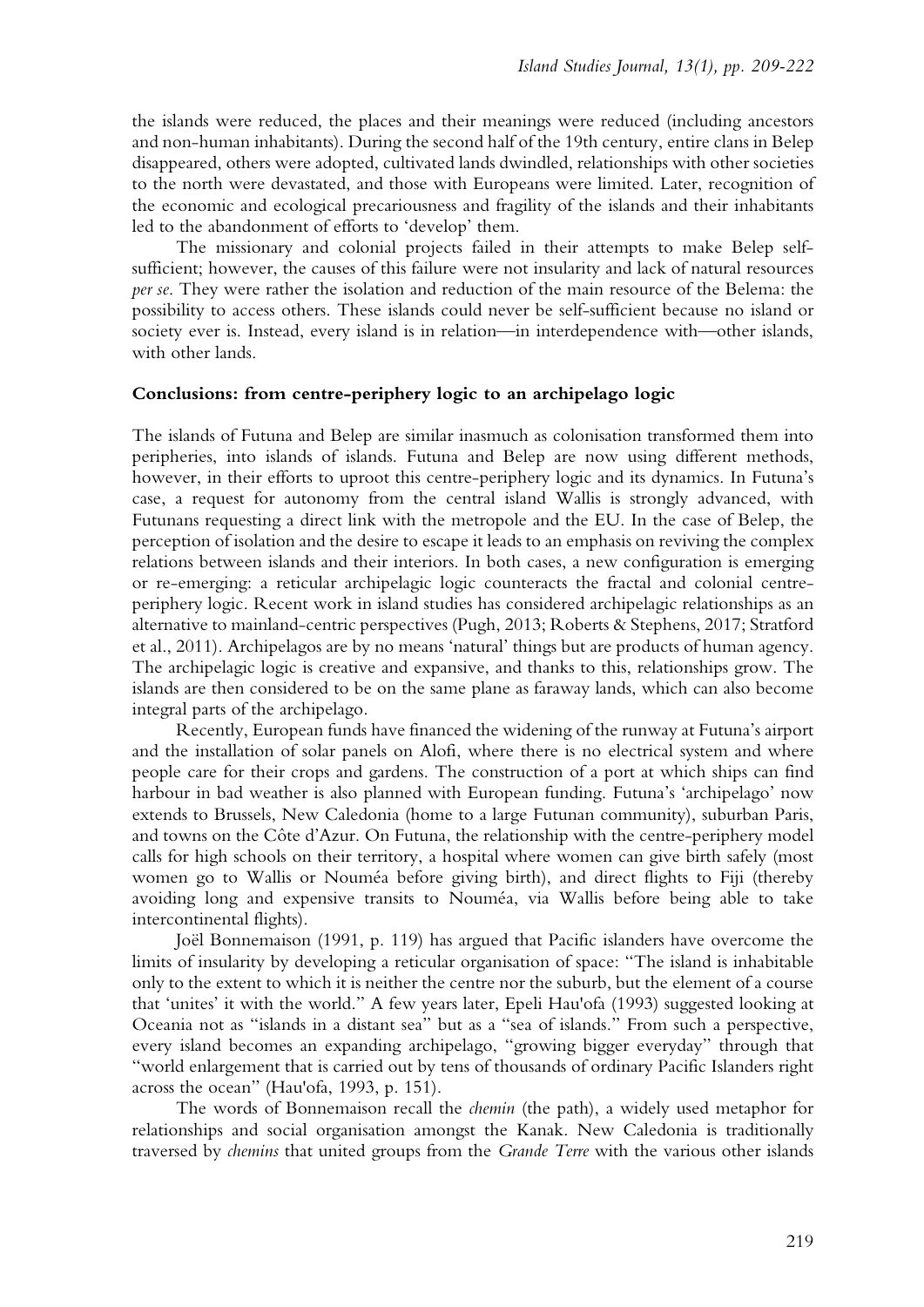of the archipelago. Even today the Loyalty Islands, the Isle of Pines, and Belep are linked with one another and with the central island in this manner through strong ritual relationships.

Many aspects of the policies of New Caledonia in recent decades have been characterised by an attempt to disrupt the fractal centre-periphery logic in various areas, internal and external, in order to revive the logic of the *chemins* and of pluralism. From within, this effort was made in particular through the creation of three administrative provinces, which were instituted following the Matignon Agreements, with a decree dated 24 July 1989. In the Northern Province and Loyalty Islands Province, the majority of the population belongs to the Kanak community. The institution of the three provinces balances the heterogeneous population distribution (concentrated in the south) and the parallel distribution of services, centres of power, and capital, promoting an economic 'rebalancing'. One of the requests from the Kanak community for decolonisation was the creation of a 'second capital', identified as the city of Koné. The recent installation of a mining industry for the extraction of nickel (the country's main natural resource) in the north, on the Koniambo massif, responds to the historical presence of a similar metallurgical plant in the south. This measure also aims to disrupt the logic of the 'centre', of the concentration of wealth and resources in the southern area where Nouméa stands, the '*ville blanche*' ('the white city').

In terms of relationships with the outside world, the disruption of the centre-periphery model occurs through the progressive transfer of state competencies from France to New Caledonia, as foreseen by the Nouméa Agreement of 1998. In 2018, there will be a referendum in which New Caledonia's citizens will be called upon to express their opinion regarding the transfer of the *competences régaliennes*: justice, defence, currency, and foreign affairs. If the response is affirmative, New Caledonia will become a new sovereign state. Jean-Marie Tjibaou, a leader of the independence movement, who was assassinated in 1989, insisted on interdependencies as the keystone of island sovereignty in Oceania: "Sovereignty gives us the right and the power to negotiate the interdependencies. For a small country like ours, independence consists of calculating the interdependencies properly" (Tjibaou, 1996, p. 179). It is not by chance that the cultural policies advanced in recent years by the Jean-Marie Tjibaou Cultural Centre—which has become a reference point for the entire region of Oceania—insist on reviving relationships at the regional level rather than on Kanak identity *per se*.

Like Bonnemaison, researchers who are currently working with climate change and environmental disasters increasingly emphasise the importance of networks (Barnett & Waters, 2016). John Campbell (2009) states that the islands of the Pacific, long considered sites of vulnerability, should instead be recognised as places of resilience. The capacity for 'survival' that these societies have shown, for example by developing specific measures to contain the natural disasters and their effects, are closely linked to relationality: it is relationships that have allowed life on the islands. This is shown by the maintenance of nutritional security through agricultural-ecological diversity (Pollock, 2002), which results in enhanced biodiversity, increased by exchanges between peoples—a biodiversity of plant clones and roots on the move (Haudricourt, 1964; Pollock, 1992). In the words of Campbell (2009, p. 85), "Pacific islands, and their inhabitants, are not essentially or inherently vulnerable. They were traditionally sites of resilience. Colonialism, development, and globalisation have set in place processes by which the resilience has been reduced and exposure increased."

Centre-periphery logic has made the islands of Oceania much more vulnerable. As a result, the decolonisation of Futuna and Belep seems possible through the act of dismantling the centre-periphery fractal model. These islands of islands show us how the reticular model, the enhancement of relationships and reciprocity, and the recovery of their complexity are efficacious against disasters and are a possible way out of colonialism.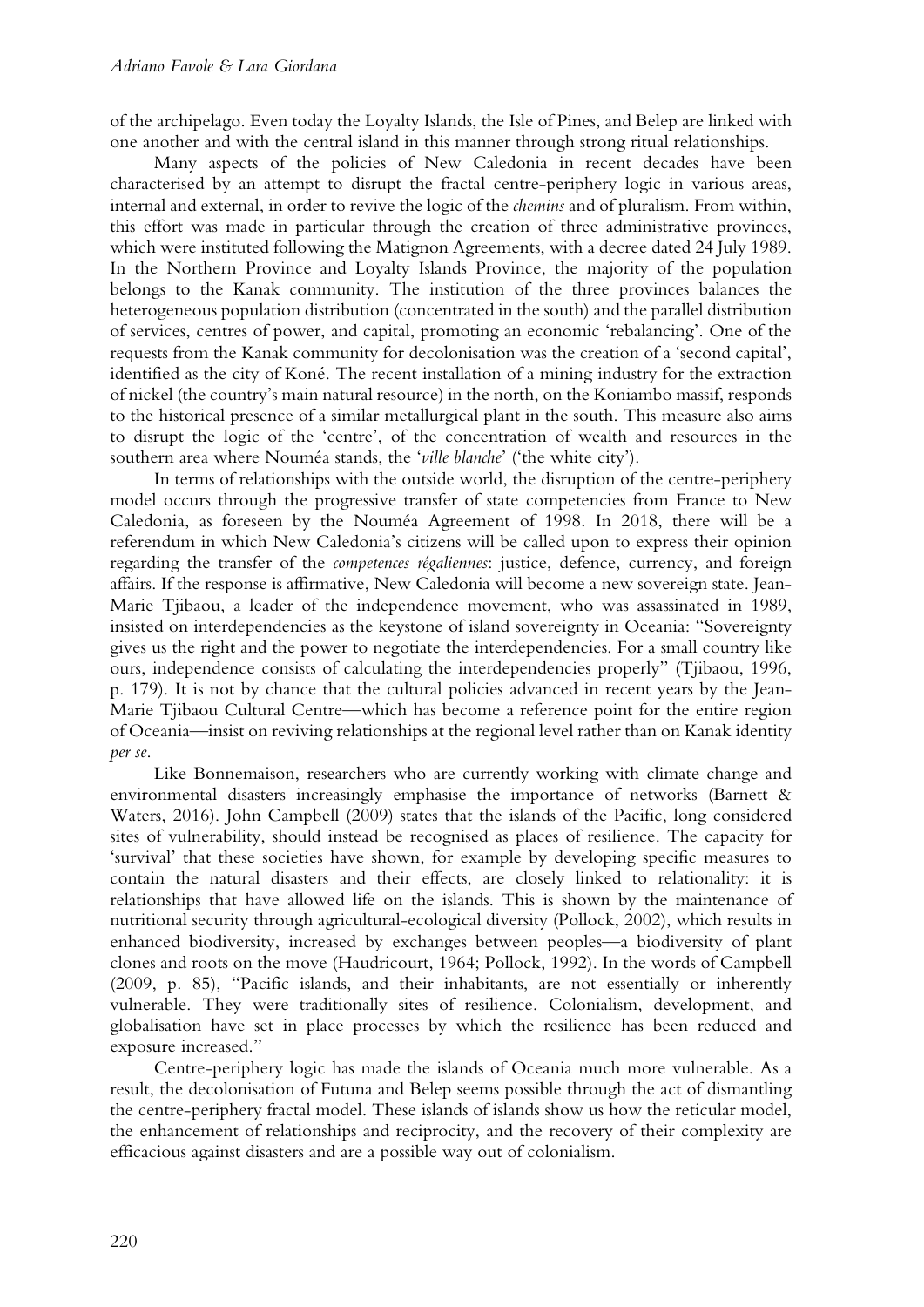## **Attributions of authorship**

Although this article is the result of joint conception and work, Adriano Favole authored the first part ('An anthropology of European overseas islands and territories?' and 'Futuna: a hyper-periphery of Wallis'), and Lara Giordana authored the second part ('Belep: a story of isolation' and 'Conclusions: from the centre-periphery model to an archipelago logic').

# **References**

- Adler-Nissen, R., & Gad, U.P. (Eds.) (2013). *European integration and postcolonial sovereignty games: the EU Overseas Countries and Territories*. London: Routledge.
- Androus, Z., & Greymorning, N. (2016). Critiquing the SNIJ Hypothesis with Corsica and Hawai'i. *Island Studies Journal*, 11(2), 447-464.
- Angleviel, F. (1994). *Les missions à Wallis et Futuna au xixe siècle*. Bordeaux: CRET.
- Barnett, J., & Waters, E. (2016). Rethinking the vulnerability of small island states: climate change and development in the Pacific islands. In J. Grugel & D. Hammett (Eds.) *The palgrave handbook of international development* (pp. 731-748). London: Palgrave Macmillan.
- Barrau, J. (1956). *L'agriculture vivrière autochtone de la Nouvelle-Calédonie*. Nouméa : Commission du Pacifique Sud.
- Bernabé, J., Chamoiseau, P., & Confiant, R. (1989), *Eloge de la créolité*, Paris: Gallimard.
- Bertram, I.G., & Watters, R.F. (1985), The MIRAB economy in South Pacific microstates. *Pacific Viewpoint*, 26(3), 497-519.
- Bonnemaison, J. (1991). Vivre dans l'île. Une approche de l'îléité océanienne, *L'espace géographique*, 2, 119-125.
- Brou, B. (1982). *Lieux historiques de La Conception, Saint-Louis, Yahoué*. Nouméa: Société d'Études historiques de la Nouvelle-Calédonie.
- Burrows, E. (1936). *Ethnology of Futuna*. Honolulu: Bernice P. Bishop Museum Bulletin (no. 138).
- Campbell J. (2009). Islandness: vulnerability and resilience in Oceania, *Shima*, 3(1), 85-97.
- Clifford, J. (2001). Indigenous articulations, *The Contemporary Pacific*, 13(2), 468-490. https://doi.org/10.1353/cp.2001.0046
- Devambez, V. (1989). *Archipel des Bélep (Nouvelle-Calédonie). Essai de monographie historique (1856-1918)*. MA thesis in History. Aix-en-Provence: Université Aix-Marseille I.
- Douglas, B. (1972). *A history of culture contact in North-Eastern New Caledonia, 1774-1870*. PhD thesis in History. Canberra: The Australian National University.
- Dubois, M.J. (1985). *Histoire résumée de Belep (Nouvelle-Calédonie)*. Nouméa: Société d'Études Historiques de la Nouvelle-Calédonie.
- Favole, A. (2014). Terre, politique et parenté à Futuna (Wallis-et-Futuna). In F. Angleviel & M. Abong (Eds.) *La Mélanésie. Actualités et études. Foncier et développement durable* (pp. 207-220). Paris: L'Harmattan.
- Favole, A. (2010). *Oceania. Isole di creatività culturale.* Roma-Bari: Laterza.
- Favole, A. (2008). Forme e dilemmi del dono a Futuna (Polinesia occidentale). In M. Aria & F. Dei (Eds.) *Culture del dono* (pp. . Roma: Meltemi.
- Favole, A. (2007). Démocratie et coutume à Futuna, La Ricerca Folklorica, 55, 109-122.
- Favole, A. (2000). La royauté oscillante. Ethnographie et histoire de la cérémonie d'investiture du Tu'i Agaifo d'Alo (Futuna), *Journal de la Société des Océanistes, 111*(2), 195-218. https://doi.org/10.3406/jso.2000.2134
- Geertz, C. (1973). *The interpretation of cultures*. New York: Basic Books.
- Ghisoni, D., Iopue W., & C. Rabinet (Eds.) (1988). *Ces iles que l'on dit françaises*. Paris: L'Harmattan.